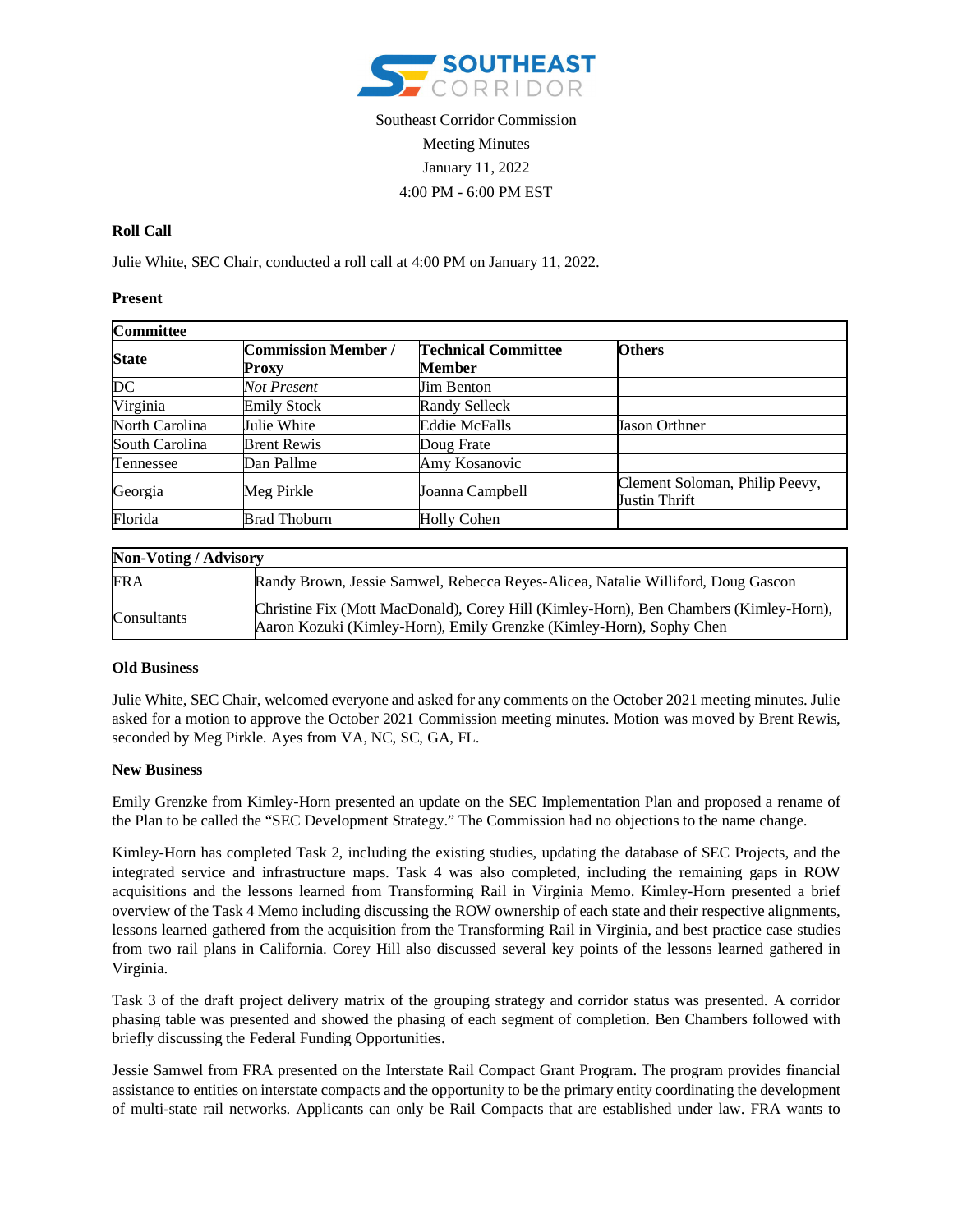further assist and work with entities that want to establish Rail Compacts in the future, as there are only two active compacts in the country. Award limitations are \$3 million set aside per fiscal year and maximum award of \$1 million per application. Fifty percent is the required non-federal match, and Amtrak must be the operator in the network. Sophy Chen asked when FRA would have a better interpretation of the law. FRA responded that they are not sure, but as next steps FRA will be conducting stakeholder outreach to answer these types of questions.

Doug Gascon from FRA presented an overview of the FRA Grant Programs including the Bipartisan Infrastructure Law and a number of other programs. Doug noted that a new program that has been expanded, called the Railroad Crossing Elimination, will promote highway or grade crossing improvement projects with \$5.5 billion in total funds. Doug explained that Class I railroad companies are not directly eligible to apply under any of the programs but can come in as a partner to the application. Doug answered questions on the CRISI grant and noted that the CRISI opportunities are for Rail Compacts, not Commissions. Under CRISI, there are no restrictions for multi-states or individuals from the Commission to jointly apply for CRISI, but the Commission on behalf of itself is not eligible.

Rebecca Reyes-Alicea from FRA presented on the administration priorities and the departmental objectives and goals. In particular, grant selections in the coming years will be focused on projects that are reducing emissions and promoting efficiencies in the networks. Rebecca noted that over the coming months FRA will be engaging with stakeholders seeking input on the challenges and success of the programs, while providing program support and information sessions for future grant funding opportunities.

Julie White asked the team how they would proceed together as a Commission and what is next in terms of goals and objectives. The team discussed the idea of forming a "service first" vision planning document that focuses on the future costs of service development that may help synchronize the corridors. Julie suggested that the NEC virtually present their Connect NEC-2035 planning document to the team for the SEC to gather ideas and ask questions about the document.

# **State Updates**

The States presented on the following new or existing rail initiatives:

- **Washington, DC:**
	- o N/A
- **Virginia:**
	- o A new Governor and administration have been elected. A new Transportation Secretary was appointed, who is a long-time member of the Commonwealth Transportation Board.
	- o Finalized three studies for the General Assembly:
		- Long Range feasibility study for the East-West Commonwealth corridor passenger rail
		- **Expansion of New River Valley to Bristol**
		- Interim stop at Bedford between Roanoke and Lynchburg
	- o Virginia Passenger Rail Authority closed on railroad infrastructure property from Buckingham Branch railroad.
	- o Voted on an agreement with Norfolk Southern to purchase their Virginia Line passenger rail extension to the New River Valley.
	- o Working with Amtrak on lessons learned with severe weather in Virginia.

# **North Carolina:**

- o Piedmont and Carolinian services continue to show strong ridership during the pandemic.
- o Charlotte Gateway Station project is 90% complete and plan to have a facility opening in October/November 2024.
- o New CCX intermodal facility in Rocky Mounty is now open.
- o Continuing to work closely with Virginia on grant application(s).
- o S-Line transit-oriented development projects and public outreach efforts are ongoing.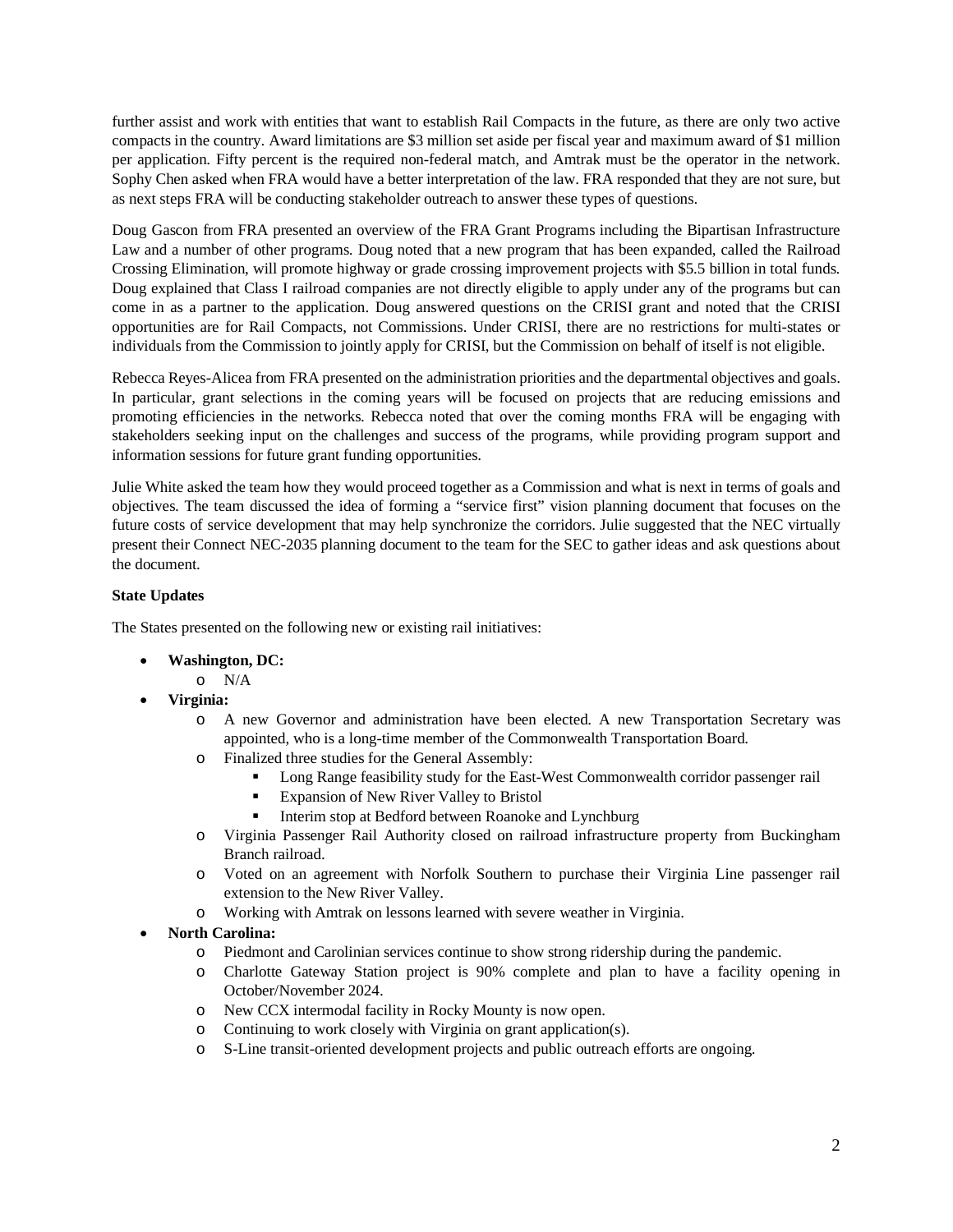# **South Carolina:**

- o Managing Upstate Express project on behalf of the Ports authority and Norfolk Southern that expands capacity between Colombia and inland Port Grier is still on target to be completed in October 2023.
- o Ports Grier and Dillon are both experiencing record volumes. Looking at truck to rail opportunities and intermodal opportunities within these ports and Port of Charleston.
- o Continuing to manage the Assembly St. railroad corridor and consolidation project in Downtown Columbia. Project has almost finalized the Environmental Assessment and conceptual engineering phase in order to apply for additional funding for the construction phase of the project.
- o Provided a letter of support to Amtrak and CSX for a joint application for an S-Line Corridor rail infrastructure improvement project, which would improve 38 miles of rail corridor.
- o Awarded a \$25 million INFRA grant to construct a 25-mile rail connection from Camp Hall to an industrial site north of Charleston, which allows access to CSX's rail line connecting the Port of Charleston with Port Dillon.
- o Governor proposed with the spending of the ARPA and Cares Act Funding that they put \$1.3 billion toward NCDOT with \$100 - \$150 million of that being reoccurring. The remaining funds would go to expedite the widening of I-26.

#### **Tennessee:**

- o Rail Preservation Program completed the final inspection on the support yard for the Memphis Shelby County Port. This will help build up the infrastructure at the Port for trains to support commerce and industry in the area.
- o Hired a new Rail Safety Manager in the Department and planning on one more hire in the Department that will be FRA certified.

#### **Georgia:**

- o Developing the next set of upgrades and are aiming to have under contract by the middle of 2023.
- o Beginning a corridor study on the most successful excursion line and with the goal of determining what economic development opportunities are available and what connectivity there is to bring into Atlanta.
- o Continuing with reactivating one of our inactive lines and whether the line that will be worth reactivating based on what value the service will add in South Georgia.

# **Florida:**

- o Began updating the Statewide Rail Plan. Completing stakeholder interviews and starting regional workshops soon. Initially completed a rail plan in Tampa and focused on rethinking the role of passenger rail in the state. Tampa wants to move forward with commuter rail planning in the future.
- o Brightline on hold with the lease and working through it with FRA.
- o Moving forward with a pilot initiative with Indian River County and Brightline on a safety application for emerging high-speed rail.

#### **Scheduling of Next Meeting**

April 12, 2022, from 10:30am - 12:00pm

#### **Additional Agenda Items**

N/A

# **Action Items**

Christine Fix to schedule the C35 discussion with NEC, Commission, and technical team.

#### **Adjournment**

Meeting was adjourned by Julie White.